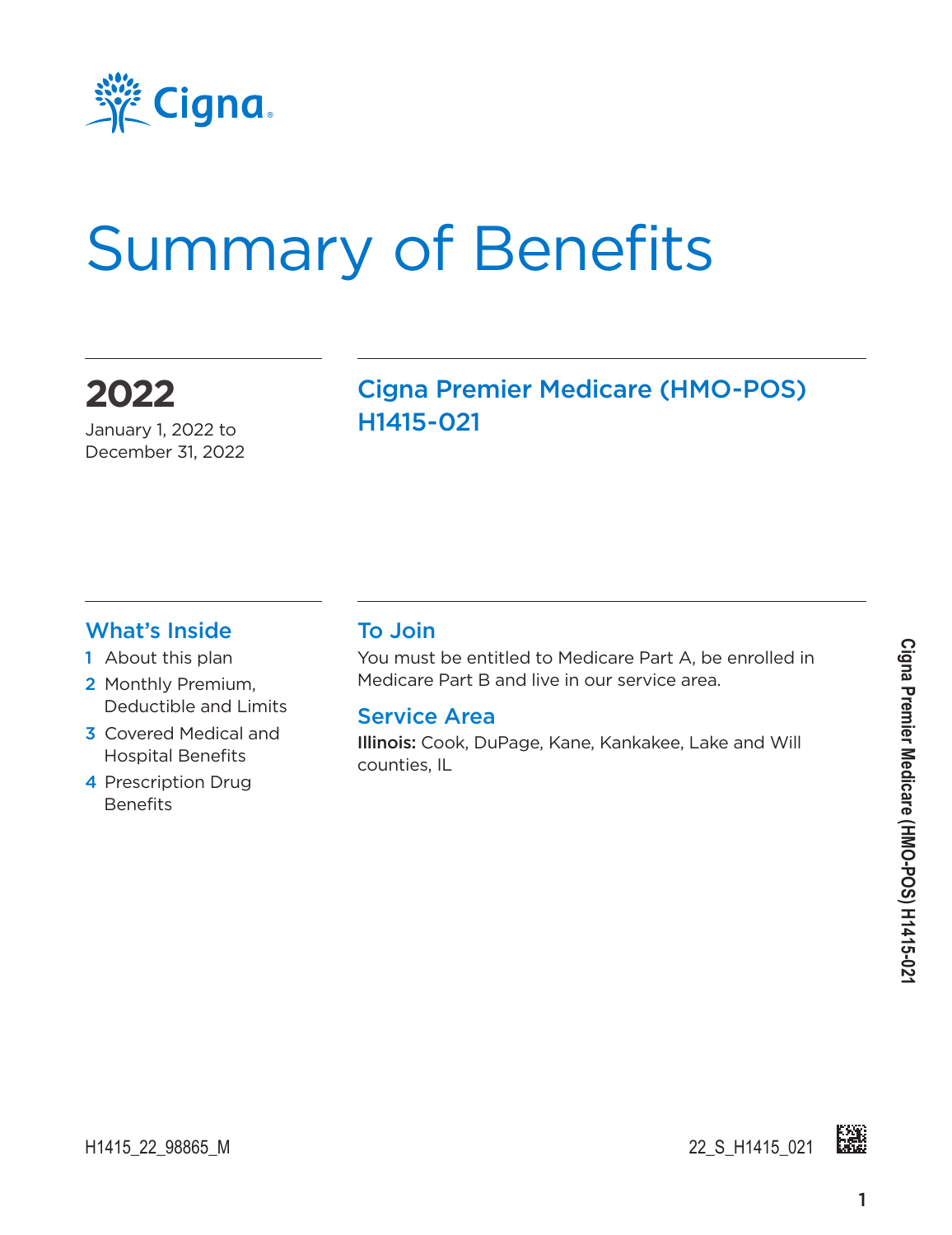## Introduction

This *Summary of Benefits* gives you a summary of what Cigna Premier Medicare (HMO-POS) covers and what you pay. It doesn't list every service that we cover or list every limitation or exclusion. To get a complete list of services we cover, refer to the plan's *Evidence of Coverage* (EOC) online at [CignaMedicare.com](www.cignamedicare.com), or call us to request a copy.

#### Comparing coverage

If you want to compare our plan with other Medicare health plans, ask the other plans for their *Summary of Benefits*. Or, use the *Medicare Plan Finder* on www.medicare.gov.

#### More about Original Medicare

If you want to know more about the coverage and costs of Original Medicare, look in your current *Medicare & You* handbook.

View the handbook online at: www.medicare.gov

Get a copy of the handbook by calling: 1-800-MEDICARE (1-800-633-4227), 24 hours a day, 7 days a week. TTY users should call 1-877-486-2048.

#### Need help?

#### **Already a customer**

Call toll-free 1-800-668-3813 (TTY 711). Customer Service is available October 1 to March 31, 8 a.m. to 8 p.m. local time, 7 days a week. From April 1 to September 30, Monday to Friday 8 a.m. to 8 p.m. local time. Our automated phone system may answer your call during weekends, holidays and after hours.

#### **Not a customer**

Call toll-free 1-855-721-1535 (TTY 711), licensed agents are available October 1 to March 31, 8 a.m. to 8 p.m. local time, 7 days a week. From April 1 to September 30, Monday to Friday 8 a.m. to 8 p.m. local time. Our automated phone system may answer your call during weekends, holidays and after hours.

You can also visit our website at: [CignaMedicare.com](www.cignamedicare.com)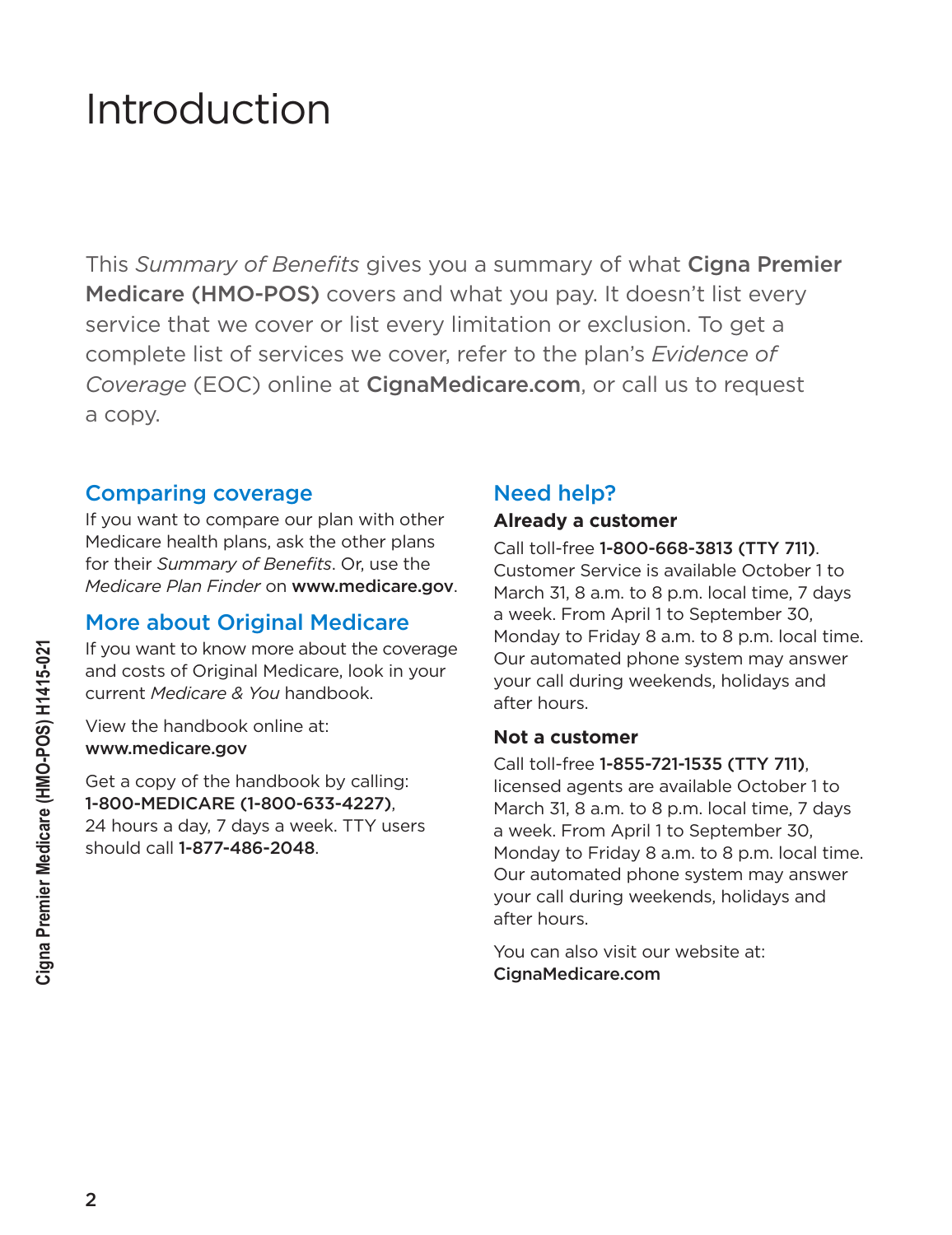#### 3

# 1 | About this Plan

#### Which doctors, hospitals and pharmacies can I use?

Cigna Premier Medicare (HMO-POS) has a network of doctors, hospitals, pharmacies and other providers. If you use the providers that are not in our network, the plan may not pay for these services.

You must generally use network pharmacies to fill your prescriptions for covered Part D drugs.

› You can see our plan's *Provider and Pharmacy Directory* at our website, [CignaMedicare.com](www.cignamedicare.com).

#### What do we cover?

Like all Medicare health plans, we cover everything that Original Medicare covers—and more.

- › Our customers get all of the benefits covered by Original Medicare.
- › Our customers also get more than what is covered by Original Medicare. Some of the extra benefits are outlined in this *Summary of Benefits*.

We cover Part D drugs. In addition, we cover Part B drugs such as chemotherapy and some drugs administered by your provider.

- › You can see the plan's complete *Comprehensive Prescription Drug List* which lists the Part D prescription drugs along with any restrictions on our website, [CignaMedicare.com](www.cignamedicare.com).
- › Or, call us and we will send you a copy of the plan's *Comprehensive Prescription Drug List*.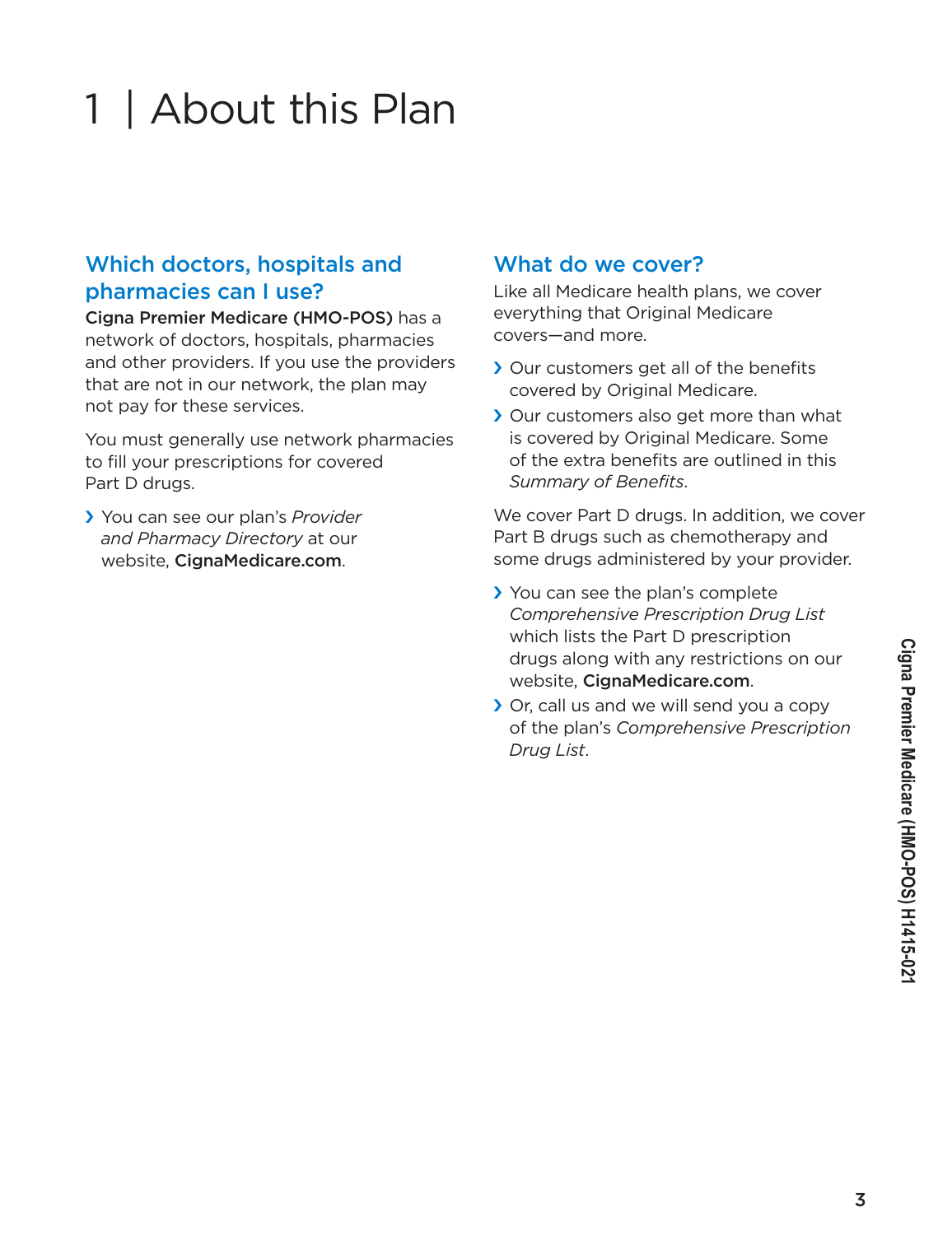## 2 | Monthly Premium, Deductible and Limits

| <b>Benefit</b>                                                           | <b>Cigna Premier Medicare (HMO-POS)</b>                                                                                                                                                                                                                                                                                                                                                                                                                                                                                                                                                                            |
|--------------------------------------------------------------------------|--------------------------------------------------------------------------------------------------------------------------------------------------------------------------------------------------------------------------------------------------------------------------------------------------------------------------------------------------------------------------------------------------------------------------------------------------------------------------------------------------------------------------------------------------------------------------------------------------------------------|
| <b>Monthly Premium</b>                                                   | \$0 per month. In addition, you must keep paying your Medicare<br>Part B premium.                                                                                                                                                                                                                                                                                                                                                                                                                                                                                                                                  |
| <b>Medical Deductible</b>                                                | This plan does not have a deductible                                                                                                                                                                                                                                                                                                                                                                                                                                                                                                                                                                               |
| <b>Pharmacy (Part D) Deductible</b>                                      | This plan does not have a deductible                                                                                                                                                                                                                                                                                                                                                                                                                                                                                                                                                                               |
| Is there any limit on how<br>much I will pay for my<br>covered services? | Original Medicare does not have annual limits on out-of-pocket costs.<br>Your yearly limit(s) in this plan:<br>\$4,500 for services you receive from in-network providers for<br>Medicare-covered benefits.<br>There is no maximum out of pocket cost for out-of-network benefits.<br>If you reach the in-network limit on out-of-pocket costs, you will keep getting<br>in-network covered hospital and medical services and we will pay the full<br>cost for the rest of the year.<br>Please note that you will still need to pay your monthly premiums and cost-<br>sharing for your Part D prescription drugs. |
| Is there a limit on how much<br>the plan will pay?                       | Yes. Our plan has a coverage limit of \$25,000 every year for<br>out-of-network benefits.                                                                                                                                                                                                                                                                                                                                                                                                                                                                                                                          |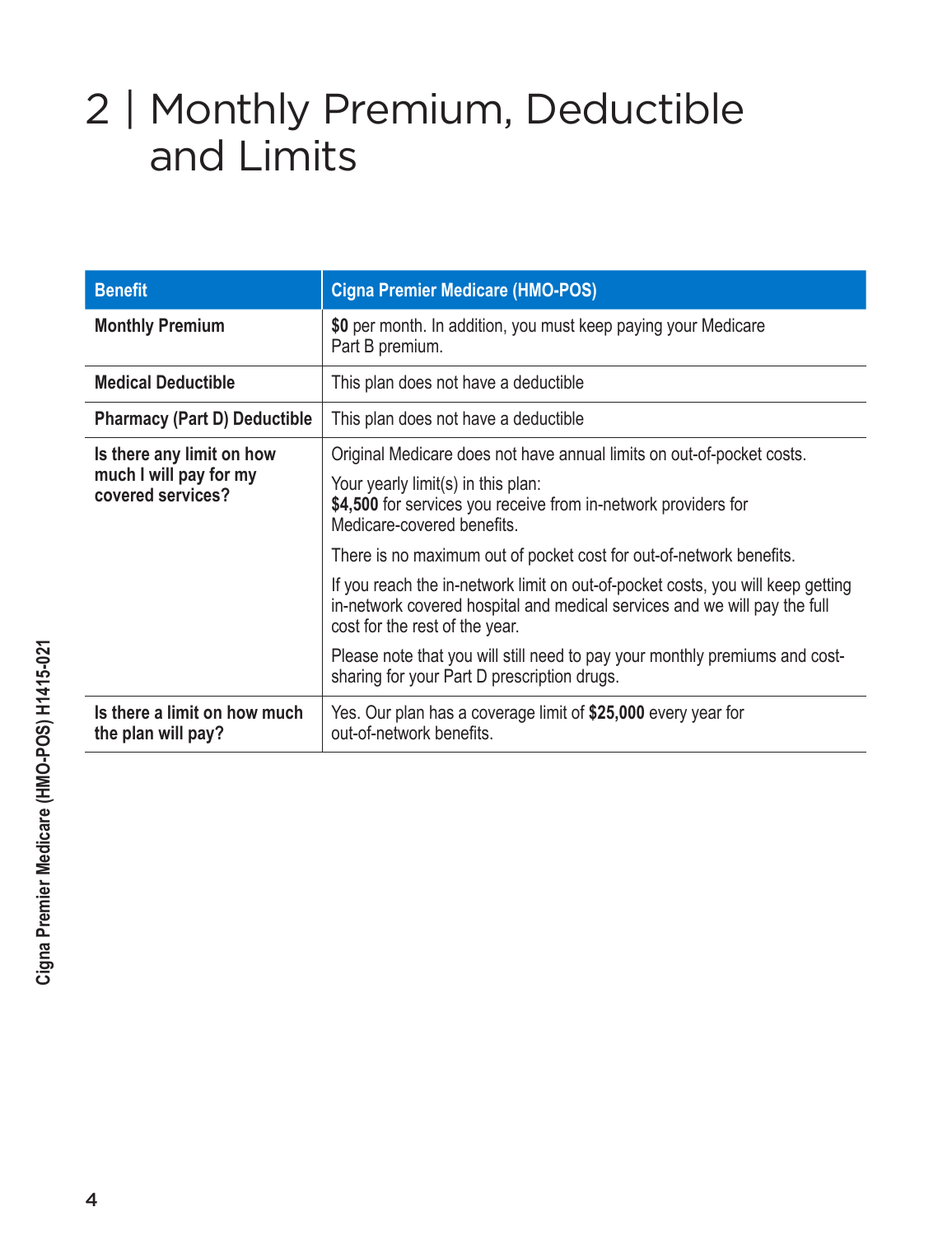# 3 | Covered Medical and Hospital Benefits

| <b>Benefit</b>                                                                                                                                      | <b>What You Pay</b>                                     |                        |  |
|-----------------------------------------------------------------------------------------------------------------------------------------------------|---------------------------------------------------------|------------------------|--|
|                                                                                                                                                     | <b>In-Network</b>                                       | <b>Out-of-Network</b>  |  |
| Note: Services with a 1 may require prior authorization.<br>Services with a <sup>2</sup> may require a referral from your doctor.                   |                                                         |                        |  |
| <b>Inpatient Hospital Coverage<sup>1,2</sup></b>                                                                                                    |                                                         |                        |  |
| Except in an emergency, your doctor must tell<br>the plan that you are going to be admitted to<br>the hospital.                                     | \$275 per day for days 1-7<br>\$0 per day for days 8-90 | 30% coinsurance        |  |
| For each Medicare-covered hospital stay, you are<br>required to pay the applicable cost-sharing, starting<br>with Day 1 each time you are admitted. |                                                         |                        |  |
| There is a \$0 copayment per lifetime reserve day.                                                                                                  |                                                         |                        |  |
| <b>Outpatient Surgery</b>                                                                                                                           |                                                         |                        |  |
| Ambulatory Surgical Center (ASC) <sup>1,2</sup>                                                                                                     | $$0 - $175$ copay                                       | 30% coinsurance        |  |
| Outpatient Services <sup>1,2</sup>                                                                                                                  | $$0 - $240$ copay                                       | <b>30%</b> coinsurance |  |
| Outpatient Observation <sup>1</sup>                                                                                                                 | \$240 per stay                                          | 30% coinsurance        |  |
| <b>Doctors Visits</b>                                                                                                                               |                                                         |                        |  |
| Primary Care Physician (PCP)                                                                                                                        | $$0$ copay                                              | 30% coinsurance        |  |
| Specialists $1,2$                                                                                                                                   | \$35 copay                                              | <b>30%</b> coinsurance |  |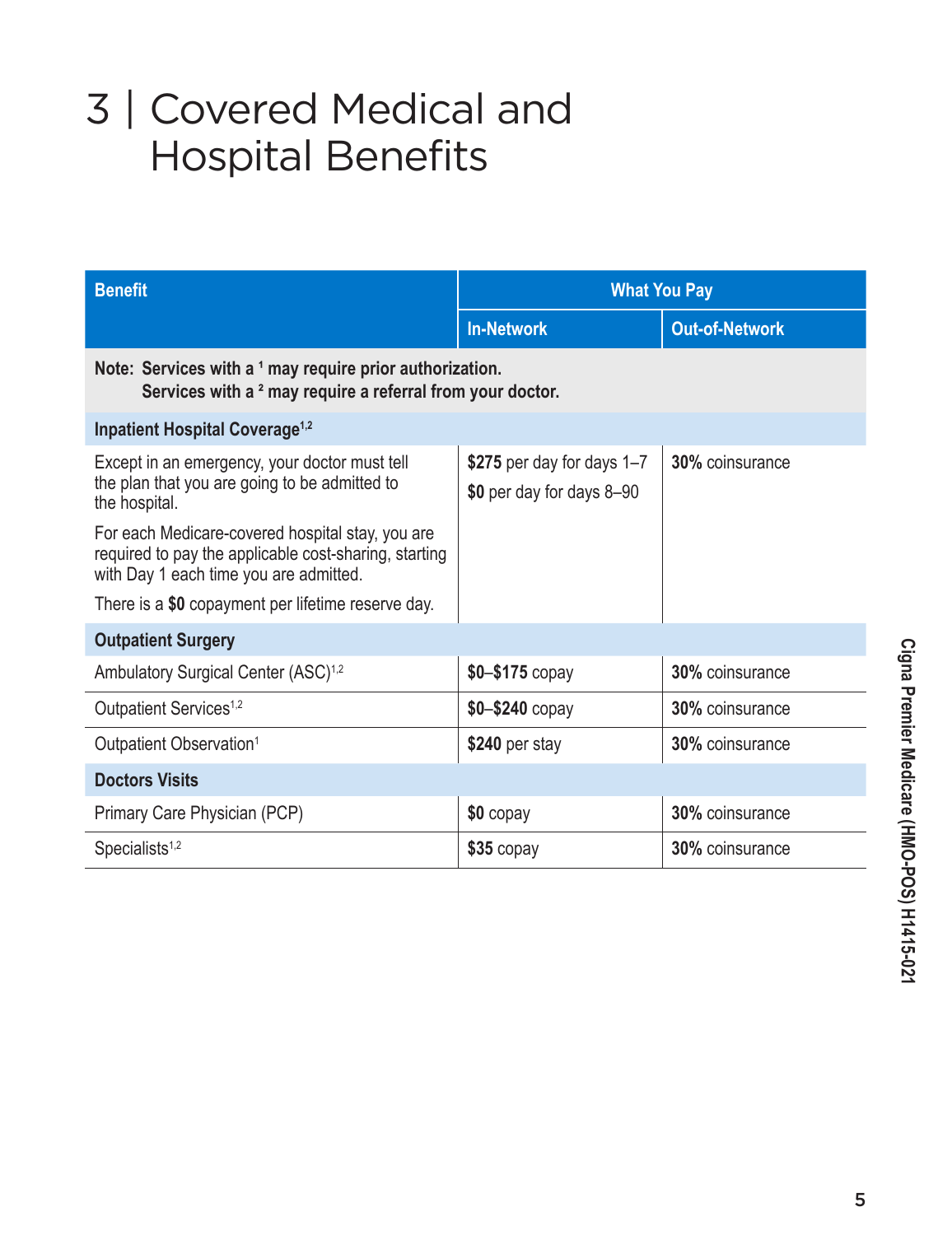| <b>Benefit</b>                                                                                                                                                                                                                                                                                                                                                                                                                                                                                                                                                                                                                                                                                                                                                                                                                                                                                                                                                                                                                                                                                                                                                                                                                                                                                             | <b>What You Pay</b>                                                                                                                                                                                                      |                       |  |
|------------------------------------------------------------------------------------------------------------------------------------------------------------------------------------------------------------------------------------------------------------------------------------------------------------------------------------------------------------------------------------------------------------------------------------------------------------------------------------------------------------------------------------------------------------------------------------------------------------------------------------------------------------------------------------------------------------------------------------------------------------------------------------------------------------------------------------------------------------------------------------------------------------------------------------------------------------------------------------------------------------------------------------------------------------------------------------------------------------------------------------------------------------------------------------------------------------------------------------------------------------------------------------------------------------|--------------------------------------------------------------------------------------------------------------------------------------------------------------------------------------------------------------------------|-----------------------|--|
|                                                                                                                                                                                                                                                                                                                                                                                                                                                                                                                                                                                                                                                                                                                                                                                                                                                                                                                                                                                                                                                                                                                                                                                                                                                                                                            | <b>In-Network</b>                                                                                                                                                                                                        | <b>Out-of-Network</b> |  |
| <b>Preventive Care</b>                                                                                                                                                                                                                                                                                                                                                                                                                                                                                                                                                                                                                                                                                                                                                                                                                                                                                                                                                                                                                                                                                                                                                                                                                                                                                     |                                                                                                                                                                                                                          |                       |  |
| Our plan covers many Medicare-covered<br>preventive services, including:<br>> Abdominal aortic aneurysm screening<br>> Alcohol misuse screenings and counseling<br>> Bone mass measurement<br>> Breast cancer screening (mammogram)<br>> Cardiovascular disease (behavioral therapy)<br>> Cardiovascular screenings<br>> Cervical and vaginal cancer screening<br>> Colorectal cancer screening (colonoscopy,<br>fecal occult blood test, multi-target stool<br>DNA tests, screening barium enemas,<br>flexible sigmoidoscopy)<br>> Depression screenings<br>> Diabetes screenings<br>> Diabetes self-management training<br>> Glaucoma tests<br>> Hepatitis B Virus (HBV) infection screening<br>> Hepatitis C screening<br>> HIV screening<br>> Lung cancer screening with low dose computed<br>tomography (LDCT)<br>> Medical nutrition therapy services<br>> Obesity screening and counseling<br>> Prostate cancer screenings (PSA)<br>> Sexually transmitted infections screening<br>and counseling<br>> Smoking and tobacco use cessation counseling<br>(counseling for people with no sign of<br>tobacco-related disease)<br>> Vaccines; including COVID-19, Flu shots,<br>Hepatitis B shots and Pneumococcal shots<br>> Welcome to Medicare preventive visit (one-time)<br>> Yearly Wellness visit | \$0 copay<br>Any additional preventive<br>services approved by<br>Medicare during the<br>contract year will be<br>covered. Please see your<br><b>Evidence of Coverage</b><br>(EOC) for frequency of<br>covered services. | 30% coinsurance       |  |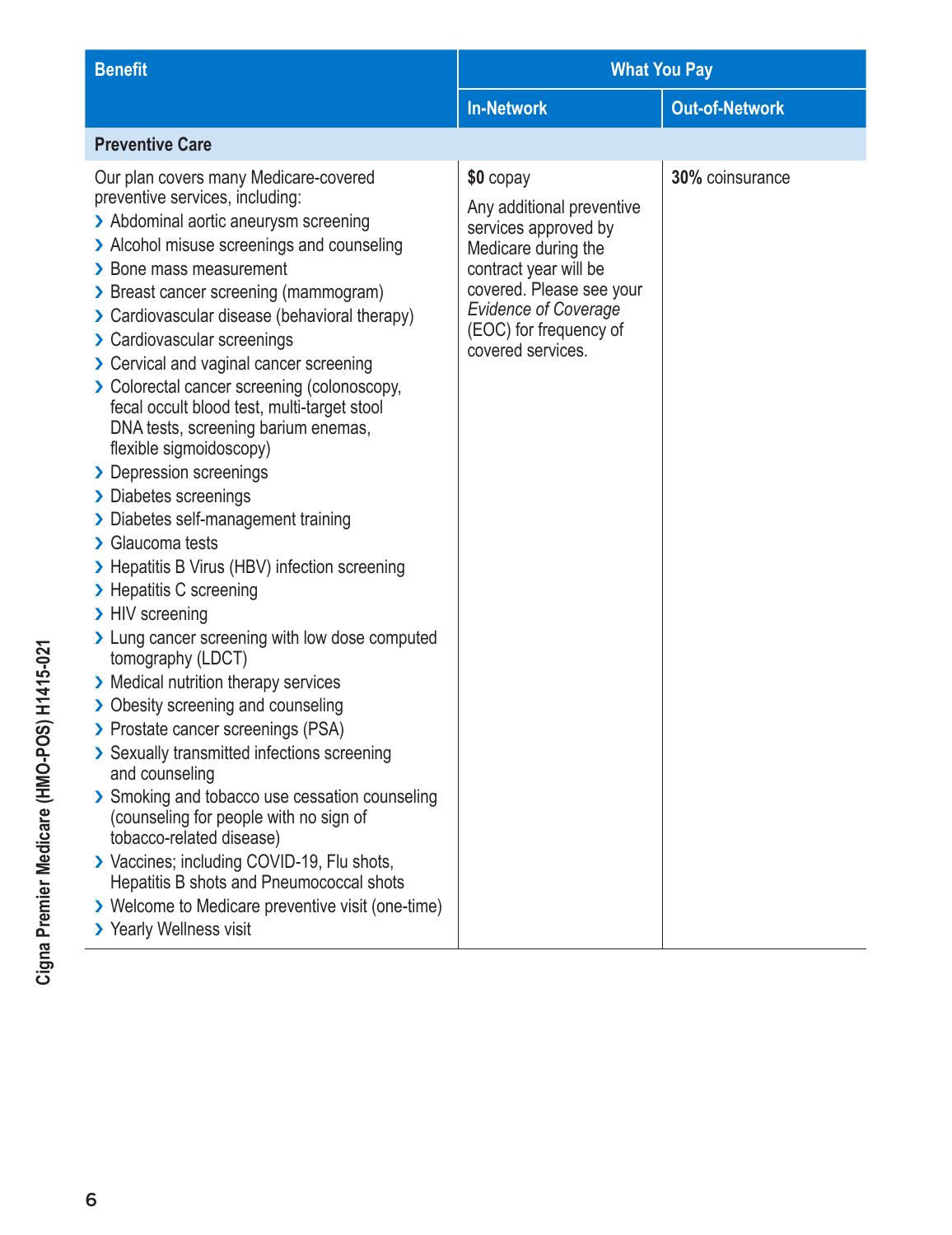| <b>Benefit</b>                                                                                                                 |                                                                                                                                                              | <b>What You Pay</b>                    |  |
|--------------------------------------------------------------------------------------------------------------------------------|--------------------------------------------------------------------------------------------------------------------------------------------------------------|----------------------------------------|--|
|                                                                                                                                | <b>In-Network</b>                                                                                                                                            | <b>Out-of-Network</b>                  |  |
| <b>Emergency Care</b>                                                                                                          |                                                                                                                                                              |                                        |  |
| <b>Emergency Care Services</b>                                                                                                 | $$90$ copay                                                                                                                                                  | Same as in-network                     |  |
|                                                                                                                                | If you are admitted to the<br>hospital within 24 hours<br>for the same condition,<br>you do not have to pay<br>your share of the cost for<br>emergency care. |                                        |  |
| Worldwide Emergency/Urgent                                                                                                     | $$90$ copay                                                                                                                                                  | Same as in-network                     |  |
| Coverage/Emergency Transportation                                                                                              | Maximum worldwide<br>coverage amount \$50,000                                                                                                                |                                        |  |
| <b>Urgently Needed Services</b>                                                                                                |                                                                                                                                                              |                                        |  |
| <b>Urgent Care Services</b>                                                                                                    | $$30$ copay                                                                                                                                                  | Same as in-network                     |  |
|                                                                                                                                | If you are admitted to the<br>hospital within 24 hours<br>for the same condition,<br>you do not have to pay<br>your share of the cost for<br>urgent care.    |                                        |  |
| <b>Diagnostic Services, Labs and Imaging</b><br>Costs for these services may vary based on place of service or type of service |                                                                                                                                                              |                                        |  |
| Diagnostic Procedures and Tests <sup>1,2</sup>                                                                                 | $$0 - $50$ copay                                                                                                                                             | 30% coinsurance                        |  |
| Lab Services <sup>1,2</sup>                                                                                                    | $$0$ copay                                                                                                                                                   | 30% coinsurance                        |  |
| For COVID-19 testing a prior authorization is<br>not required.                                                                 |                                                                                                                                                              | 0% coinsurance for<br>COVID-19 testing |  |
| Therapeutic Radiological Services <sup>1,2</sup>                                                                               | 20% coinsurance                                                                                                                                              | 30% coinsurance                        |  |
| X-ray Services <sup>2</sup>                                                                                                    | \$0 copay                                                                                                                                                    | 30% coinsurance                        |  |
| Diagnostic Radiological Services (MRIs, CT<br>scans, $etc.$ ) <sup>1,2</sup>                                                   | \$0-\$200 copay                                                                                                                                              | 30% coinsurance                        |  |
| <b>Hearing Services</b>                                                                                                        |                                                                                                                                                              |                                        |  |
| Hearing Exams (Medicare-covered) <sup>2</sup>                                                                                  | $$35$ copay                                                                                                                                                  | 30% coinsurance                        |  |
| A separate physician cost-share will apply<br>if additional services requiring cost-sharing<br>are rendered.                   |                                                                                                                                                              |                                        |  |
| Routine Hearing Exams                                                                                                          | \$0 copay for one routine<br>exam every year                                                                                                                 | Not covered                            |  |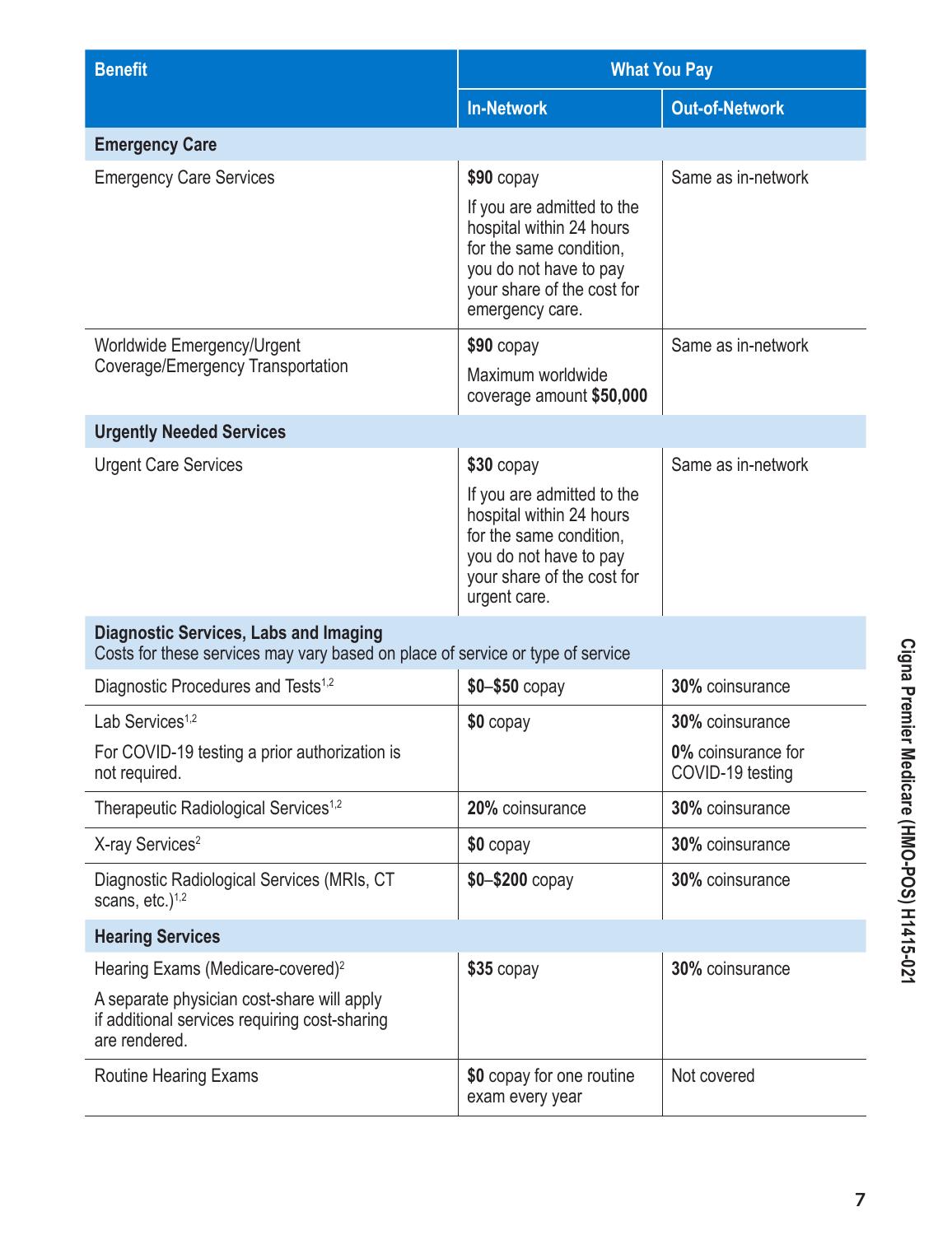| <b>Benefit</b>                                                                                                                                                                                                                                | <b>What You Pay</b>                                                                                                                     |                       |  |
|-----------------------------------------------------------------------------------------------------------------------------------------------------------------------------------------------------------------------------------------------|-----------------------------------------------------------------------------------------------------------------------------------------|-----------------------|--|
|                                                                                                                                                                                                                                               | <b>In-Network</b>                                                                                                                       | <b>Out-of-Network</b> |  |
| <b>Hearing Aid Evaluation/Fitting</b>                                                                                                                                                                                                         | \$0 copay for one hearing<br>aid fitting evaluation every<br>three years                                                                | Not Covered           |  |
| <b>Hearing Aids</b>                                                                                                                                                                                                                           | \$0 copay up to plan<br>maximum coverage<br>amount for hearing aids of<br>\$700 per ear per device<br>every three years                 | Not Covered           |  |
| Dental Services (Medicare-covered) <sup>1</sup>                                                                                                                                                                                               |                                                                                                                                         |                       |  |
| Limited dental services (this does not include<br>services in connection with care, treatment, filling,<br>removal or replacement of teeth)                                                                                                   | $$35$ copay                                                                                                                             | 30% coinsurance       |  |
| <b>Preventive Dental Services</b>                                                                                                                                                                                                             |                                                                                                                                         |                       |  |
| Oral exams (four every year)                                                                                                                                                                                                                  | $$0 - $55$ copay                                                                                                                        | Not Covered           |  |
| Cleanings (two every year)                                                                                                                                                                                                                    | $$0 - $45$ copay                                                                                                                        | <b>Not Covered</b>    |  |
| <b>Fluoride treatments</b>                                                                                                                                                                                                                    | $$0 - $15$ copay                                                                                                                        | <b>Not Covered</b>    |  |
| Dental x-rays                                                                                                                                                                                                                                 | $$0 - $81$ copay                                                                                                                        | <b>Not Covered</b>    |  |
| <b>Comprehensive Dental Services</b>                                                                                                                                                                                                          |                                                                                                                                         |                       |  |
| Diagnostic Services (unlimited)                                                                                                                                                                                                               | \$0 copay                                                                                                                               | <b>Not Covered</b>    |  |
| Restorative Services (unlimited)                                                                                                                                                                                                              | $$0 - $815$ copay                                                                                                                       | <b>Not Covered</b>    |  |
| Endodontics (unlimited)                                                                                                                                                                                                                       | \$38-\$675 copay                                                                                                                        | <b>Not Covered</b>    |  |
| Periodontics (unlimited)                                                                                                                                                                                                                      | \$0-\$115 copay                                                                                                                         | <b>Not Covered</b>    |  |
| Extractions (unlimited)                                                                                                                                                                                                                       | \$0 copay                                                                                                                               | <b>Not Covered</b>    |  |
| Prosthodontics/oral surgery (unlimited)                                                                                                                                                                                                       | $$0 - $970$ copay                                                                                                                       | Not Covered           |  |
| <b>Vision Services</b>                                                                                                                                                                                                                        |                                                                                                                                         |                       |  |
| Eye Exams (Medicare-covered)<br>A separate physician cost-share will apply<br>if additional services requiring cost-sharing<br>are rendered. A facility cost-share may apply<br>for procedures performed at an outpatient<br>surgical center. | \$0 copay for Medicare-<br>covered diabetic<br>retinopathy screening<br>\$35 copay for all other<br>Medicare-covered<br>vision services | 30% coinsurance       |  |
| Routine Eye Exam                                                                                                                                                                                                                              | \$0 copay for one routine<br>exam every year                                                                                            | <b>Not Covered</b>    |  |
| Glaucoma Screening (Medicare-covered)                                                                                                                                                                                                         | \$0 copay                                                                                                                               | 30% coinsurance       |  |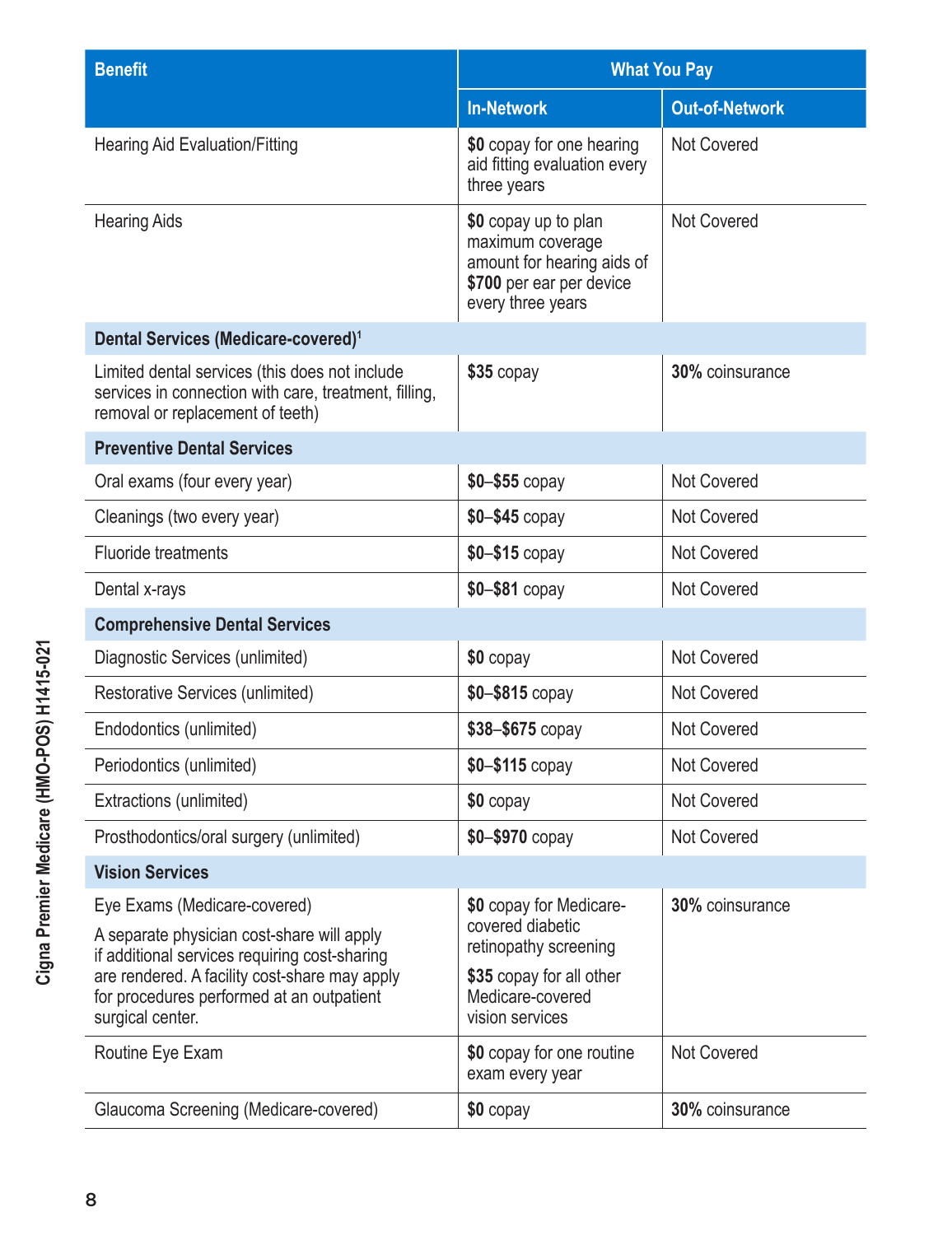| <b>Benefit</b>                                                                                                                                      | <b>What You Pay</b>                                                                                                                                                                                                                                                                                                                                           |                       |  |
|-----------------------------------------------------------------------------------------------------------------------------------------------------|---------------------------------------------------------------------------------------------------------------------------------------------------------------------------------------------------------------------------------------------------------------------------------------------------------------------------------------------------------------|-----------------------|--|
|                                                                                                                                                     | <b>In-Network</b>                                                                                                                                                                                                                                                                                                                                             | <b>Out-of-Network</b> |  |
| Eyewear (Medicare-covered)                                                                                                                          | \$0 copay                                                                                                                                                                                                                                                                                                                                                     | 30% coinsurance       |  |
| Routine Eyewear<br>> Contact lenses<br>> Eyeglasses-lenses and frames<br>> Eyeglass lenses<br>> Eyeglass frames<br>> Upgrades                       | \$0 copay up to plan<br>maximum coverage<br>amount of \$150 every year<br>The plan specified<br>allowance may be<br>applied to one set of<br>the member's choice of<br>eyewear once per year,<br>to include the eyeglass<br>frame/lenses/lens options<br>combination or contact<br>lenses (to include related<br>professional fees) in lieu<br>of eyeglasses. | <b>Not Covered</b>    |  |
| <b>Mental Health Services</b>                                                                                                                       |                                                                                                                                                                                                                                                                                                                                                               |                       |  |
| Inpatient <sup>1</sup>                                                                                                                              | \$265 per day for days $1-7$                                                                                                                                                                                                                                                                                                                                  | 30% coinsurance       |  |
| Except in an emergency, your doctor must tell<br>the plan that you are going to be admitted to<br>the hospital.                                     | \$0 per day for days 8-90                                                                                                                                                                                                                                                                                                                                     |                       |  |
| For each Medicare-covered hospital stay, you are<br>required to pay the applicable cost-sharing, starting<br>with Day 1 each time you are admitted. |                                                                                                                                                                                                                                                                                                                                                               |                       |  |
| There is a \$0 copayment per lifetime reserve day.                                                                                                  |                                                                                                                                                                                                                                                                                                                                                               |                       |  |
| Outpatient <sup>1</sup>                                                                                                                             | \$0 copay                                                                                                                                                                                                                                                                                                                                                     | 30% coinsurance       |  |
| Individual or Group Therapy Visit                                                                                                                   |                                                                                                                                                                                                                                                                                                                                                               |                       |  |
| <b>Skilled Nursing Facility (SNF)1</b>                                                                                                              |                                                                                                                                                                                                                                                                                                                                                               |                       |  |
| Our plan covers up to 100 days in the SNF.                                                                                                          | \$0 per day for days 1-20<br>\$188 per day for<br>days 21-100                                                                                                                                                                                                                                                                                                 | 30% coinsurance       |  |
| <b>Rehabilitation Services</b>                                                                                                                      |                                                                                                                                                                                                                                                                                                                                                               |                       |  |
| Cardiac (Heart) Rehab Services <sup>1,2</sup>                                                                                                       | $$10$ copay                                                                                                                                                                                                                                                                                                                                                   | 30% coinsurance       |  |
| Pulmonary Rehab Services <sup>1,2</sup>                                                                                                             | $$10$ copay                                                                                                                                                                                                                                                                                                                                                   | 30% coinsurance       |  |
| Occupational Therapy Services <sup>1,2</sup>                                                                                                        | $$35$ copay                                                                                                                                                                                                                                                                                                                                                   | 30% coinsurance       |  |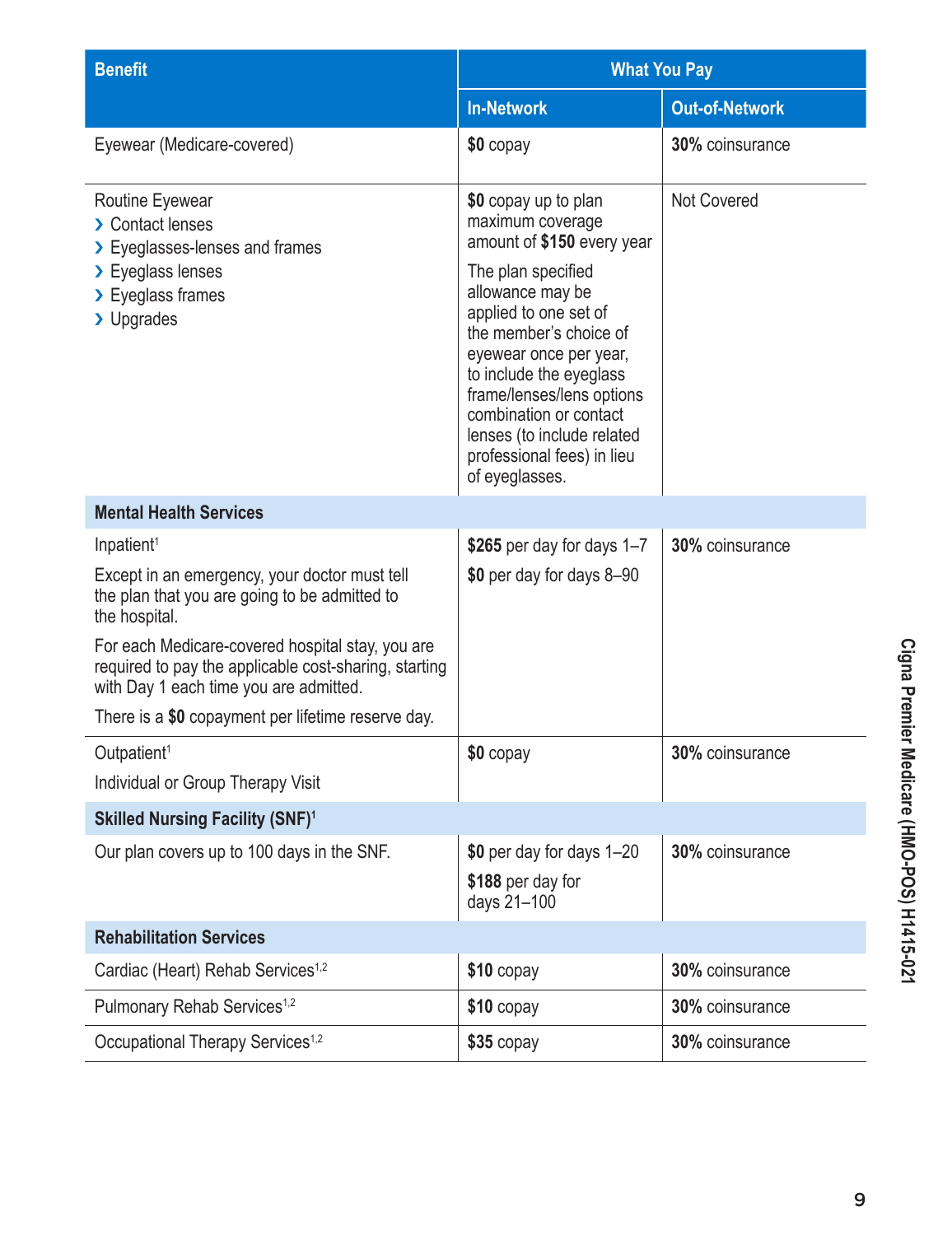| <b>Benefit</b>                                                                                                                                                                                                                                              | <b>What You Pay</b>                                                                                 |                                                             |  |
|-------------------------------------------------------------------------------------------------------------------------------------------------------------------------------------------------------------------------------------------------------------|-----------------------------------------------------------------------------------------------------|-------------------------------------------------------------|--|
|                                                                                                                                                                                                                                                             | <b>In-Network</b>                                                                                   | <b>Out-of-Network</b>                                       |  |
| Physical Therapy, Speech and Language<br>Therapy Services <sup>1,2</sup>                                                                                                                                                                                    | \$35 copay                                                                                          | 30% coinsurance                                             |  |
| Physical Therapy, Speech and Language Therapy<br>Telehealth Services <sup>1,2</sup>                                                                                                                                                                         | \$0 copay                                                                                           | <b>Not Covered</b>                                          |  |
| Ambulance <sup>1</sup>                                                                                                                                                                                                                                      |                                                                                                     |                                                             |  |
| Ground Service (one-way trip)                                                                                                                                                                                                                               | $$260$ copay                                                                                        | $$260$ copay                                                |  |
| Air Service (one-way trip)                                                                                                                                                                                                                                  | 20% coinsurance                                                                                     | 20% coinsurance                                             |  |
| Transportation <sup>1</sup>                                                                                                                                                                                                                                 |                                                                                                     |                                                             |  |
| Members are required to coordinate with Cigna<br>vendor for transportation to plan-approved<br>locations at least 48 hours in advance. Mileage<br>restrictions may apply. See Evidence of Coverage<br>for full details and restrictions related to benefit. | \$0 copay for 10 one-way<br>trips every year                                                        | Not Covered                                                 |  |
| <b>Prescription Drugs<sup>1</sup></b>                                                                                                                                                                                                                       |                                                                                                     |                                                             |  |
| Medicare Part B Drugs                                                                                                                                                                                                                                       | 20% coinsurance                                                                                     | 30% coinsurance                                             |  |
| Medicare-covered Part B Drugs may be subject to<br>step therapy requirements.                                                                                                                                                                               | This plan has<br>Part D prescription drug<br>coverage. See Section 4 in<br>the Summary of Benefits. |                                                             |  |
| <b>Foot Care (Podiatry Services)</b>                                                                                                                                                                                                                        |                                                                                                     |                                                             |  |
| Podiatry Services (Medicare-covered) <sup>2</sup>                                                                                                                                                                                                           | \$35 copay                                                                                          | 30% coinsurance                                             |  |
| <b>Routine Podiatry Services</b>                                                                                                                                                                                                                            | Not Covered                                                                                         | <b>Not Covered</b>                                          |  |
| <b>Medical Equipment and Supplies</b>                                                                                                                                                                                                                       |                                                                                                     |                                                             |  |
| Durable Medical Equipment (wheelchairs,<br>oxygen, etc.) $1$                                                                                                                                                                                                | 20% coinsurance                                                                                     | 30% coinsurance                                             |  |
| Prosthetic Devices (braces, artificial limbs, etc.)<br>and Related Medical Supplies <sup>1</sup>                                                                                                                                                            | 20% coinsurance                                                                                     | 30% coinsurance                                             |  |
| Diabetes Supplies and Services <sup>1,2</sup>                                                                                                                                                                                                               | \$0 copay for diabetes<br>self-management training<br>20% coinsurance for                           | 30% coinsurance<br>for diabetes<br>self-management training |  |
| Brand limitations apply to certain supplies.                                                                                                                                                                                                                |                                                                                                     |                                                             |  |
|                                                                                                                                                                                                                                                             | therapeutic shoes<br>or inserts                                                                     | 30% coinsurance for<br>therapeutic shoes<br>or inserts      |  |
|                                                                                                                                                                                                                                                             | 0% or 20% coinsurance for<br>diabetic monitoring supplies                                           | 30% coinsurance for                                         |  |
|                                                                                                                                                                                                                                                             |                                                                                                     | diabetic monitoring supplies                                |  |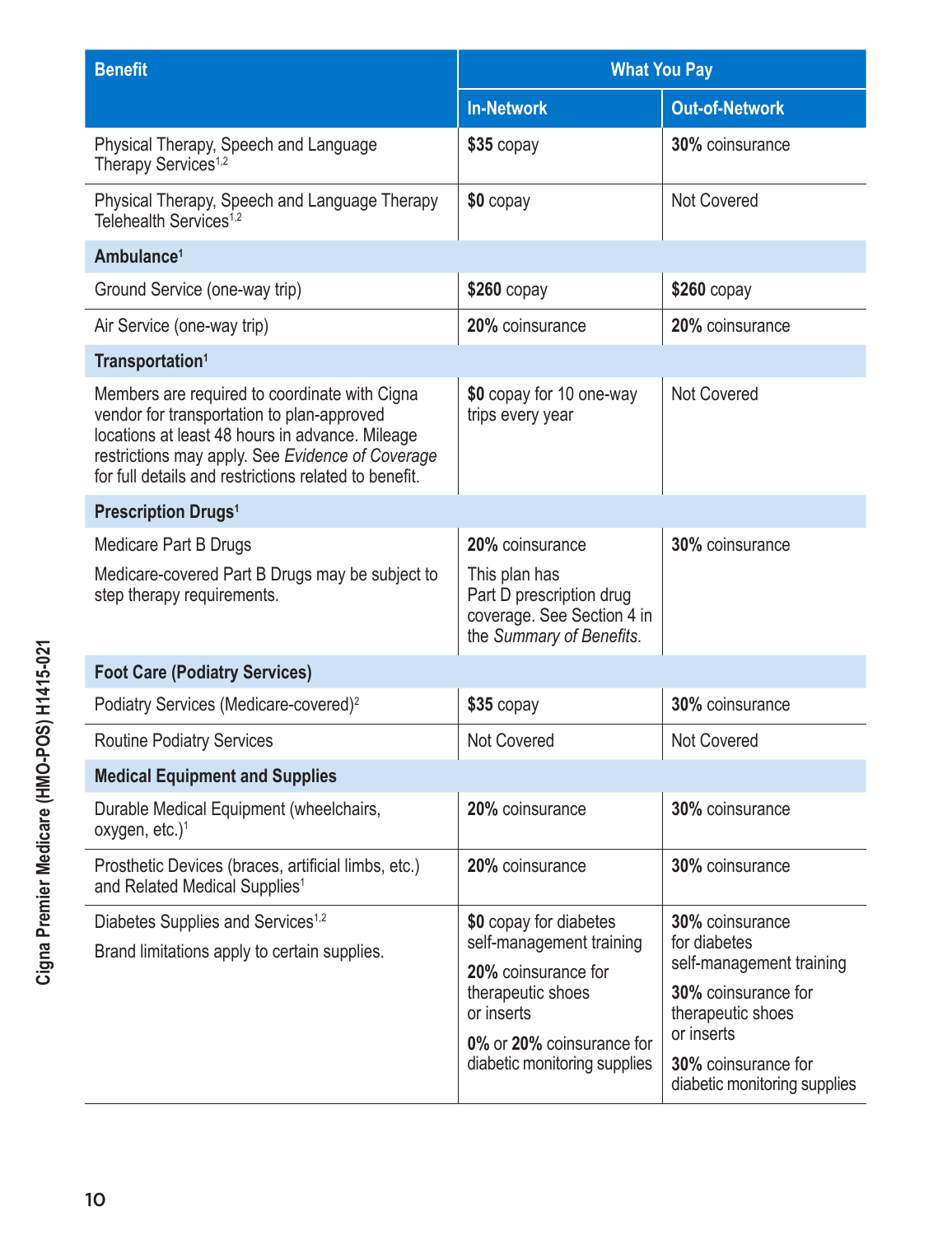| <b>Benefit</b>                                                                                                                                                                                                                                                                                                                           | <b>What You Pay</b>      |                       |  |
|------------------------------------------------------------------------------------------------------------------------------------------------------------------------------------------------------------------------------------------------------------------------------------------------------------------------------------------|--------------------------|-----------------------|--|
|                                                                                                                                                                                                                                                                                                                                          | <b>In-Network</b>        | <b>Out-of-Network</b> |  |
| <b>Fitness and Wellness Programs</b>                                                                                                                                                                                                                                                                                                     |                          |                       |  |
| <b>Fitness Program</b>                                                                                                                                                                                                                                                                                                                   | \$0 copay                | <b>Not Covered</b>    |  |
| The program offers the flexibility of a fitness center<br>membership, digital fitness tools, and a home<br>fitness kit.                                                                                                                                                                                                                  |                          |                       |  |
| <b>Health Information Line</b>                                                                                                                                                                                                                                                                                                           |                          |                       |  |
| Talk one-on-one with a Nurse Advocate* to get<br>timely answers to your health-related questions at<br>no additional cost, anytime day or night.<br>*Nurse Advocates hold current nursing licensure<br>in a minimum of one state, but are not practicing<br>nursing or providing medical advice in any capacity<br>as a health advocate. | \$0 copay                | <b>Not Covered</b>    |  |
| Chiropractic Care <sup>1,2</sup>                                                                                                                                                                                                                                                                                                         |                          |                       |  |
| Chiropractic Services (Medicare-covered)                                                                                                                                                                                                                                                                                                 | $$15$ copay              | 30% coinsurance       |  |
| <b>Routine Chiropractic Services</b>                                                                                                                                                                                                                                                                                                     | <b>Not Covered</b>       | <b>Not Covered</b>    |  |
| Home Health <sup>1</sup>                                                                                                                                                                                                                                                                                                                 |                          |                       |  |
|                                                                                                                                                                                                                                                                                                                                          | \$0 copay                | 30% coinsurance       |  |
| <b>Hospice</b>                                                                                                                                                                                                                                                                                                                           |                          |                       |  |
| Hospice care must be provided by a Medicare-<br>certified hospice program.                                                                                                                                                                                                                                                               | \$0 copay                | Same as in-network    |  |
| Our plan covers hospice consultation services<br>(one-time only) before you select hospice. Hospice<br>is covered outside of our plan. You may have to<br>pay part of the cost for drugs and respite care.<br>Please contact the plan for more details.                                                                                  |                          |                       |  |
| Outpatient Substance Abuse <sup>1</sup>                                                                                                                                                                                                                                                                                                  |                          |                       |  |
| Individual or Group Therapy Visit                                                                                                                                                                                                                                                                                                        | $$35$ copay              | 30% coinsurance       |  |
| <b>Opioid Treatment Services<sup>1,2</sup></b>                                                                                                                                                                                                                                                                                           |                          |                       |  |
| FDA-approved treatment medications in addition to<br>testing, counseling and therapy.                                                                                                                                                                                                                                                    | $$35$ copay              | 30% coinsurance       |  |
| <b>Over-the-Counter Items (OTC)</b>                                                                                                                                                                                                                                                                                                      |                          |                       |  |
| Over-the-counter drugs and other health-related<br>pharmacy products, as listed in the OTC Catalog.                                                                                                                                                                                                                                      | \$25 quarterly allowance | <b>Not Covered</b>    |  |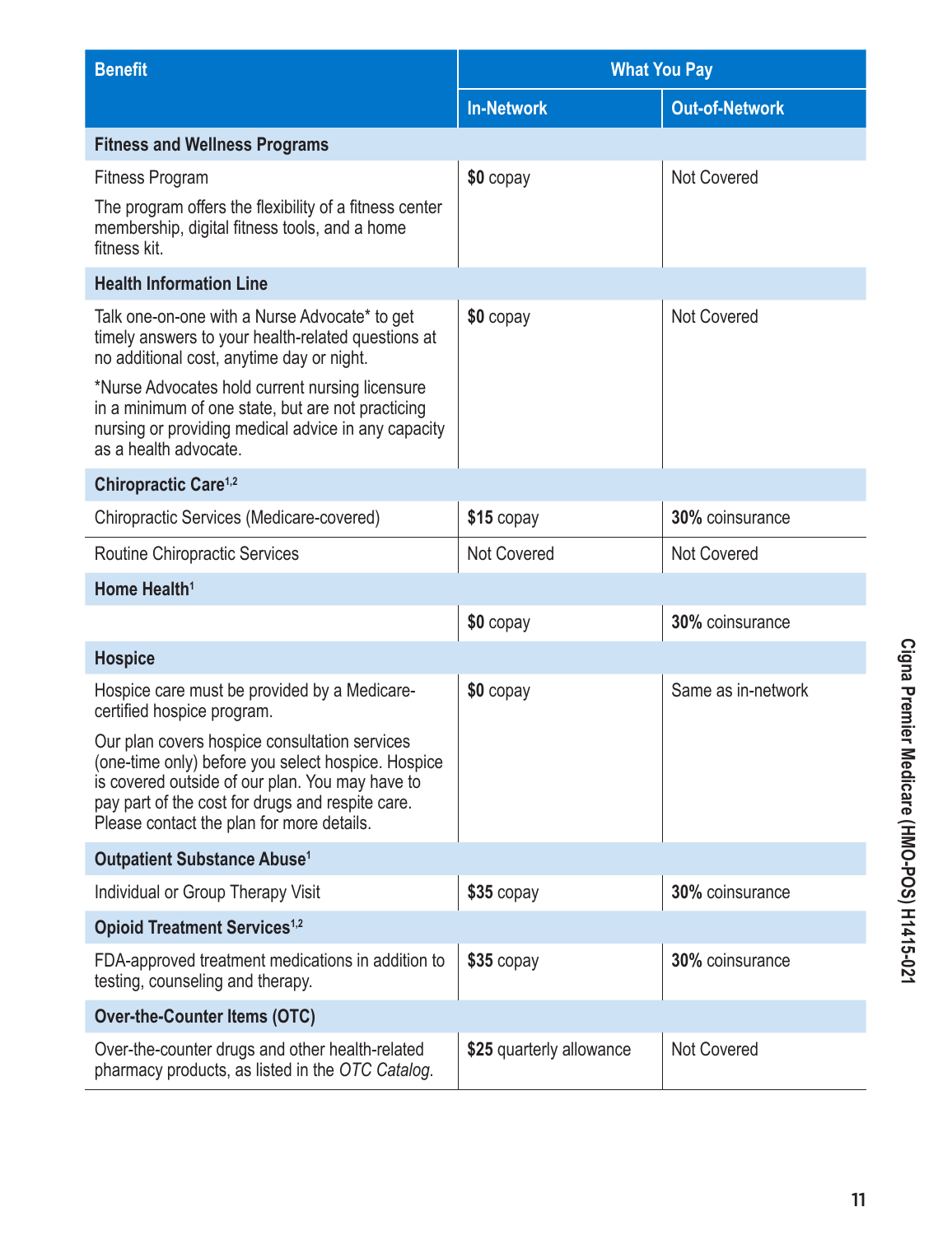| <b>Benefit</b>                                                                                                                                                                                   | <b>What You Pay</b>                                                                                                                                                                                                     |                       |  |
|--------------------------------------------------------------------------------------------------------------------------------------------------------------------------------------------------|-------------------------------------------------------------------------------------------------------------------------------------------------------------------------------------------------------------------------|-----------------------|--|
|                                                                                                                                                                                                  | <b>In-Network</b>                                                                                                                                                                                                       | <b>Out-of-Network</b> |  |
| Home Delivered Meals <sup>1,2</sup>                                                                                                                                                              |                                                                                                                                                                                                                         |                       |  |
|                                                                                                                                                                                                  | \$0 copayment for home<br>delivered meals                                                                                                                                                                               | Not Covered           |  |
|                                                                                                                                                                                                  | Limited to 14 meals per<br>discharge from a qualified<br>hospital stay or skilled<br>nursing facility (up to<br>three stays per year),<br><b>ESRD</b> care management<br>is limited to 56 meals per<br>benefit period.* |                       |  |
|                                                                                                                                                                                                  | *Authorization and/<br>or referral applies to<br>ESRD meals.                                                                                                                                                            |                       |  |
| <b>Telehealth Services (Medicare-covered)</b>                                                                                                                                                    |                                                                                                                                                                                                                         |                       |  |
| For nonemergency care, talk with a telehealth<br>doctor via phone or video for certain telehealth<br>services, including: allergies, cough, headache,<br>sore throat, and other minor illnesses. | \$0 copay                                                                                                                                                                                                               | 30% coinsurance       |  |
| <b>Acupuncture Services</b>                                                                                                                                                                      |                                                                                                                                                                                                                         |                       |  |
| Acupuncture Services (Medicare-covered) <sup>1,2</sup>                                                                                                                                           | \$20 copay                                                                                                                                                                                                              | 30% coinsurance       |  |
| Services for chronic lower back pain.                                                                                                                                                            |                                                                                                                                                                                                                         |                       |  |
| <b>Supplemental Acupuncture Services</b>                                                                                                                                                         | Not Covered                                                                                                                                                                                                             | Not Covered           |  |
| <b>Additional Benefits</b><br>Enjoy these extra benefits included in your plan.                                                                                                                  |                                                                                                                                                                                                                         |                       |  |
| <b>Annual Physical Exam</b>                                                                                                                                                                      | \$0 copay                                                                                                                                                                                                               | Not Covered           |  |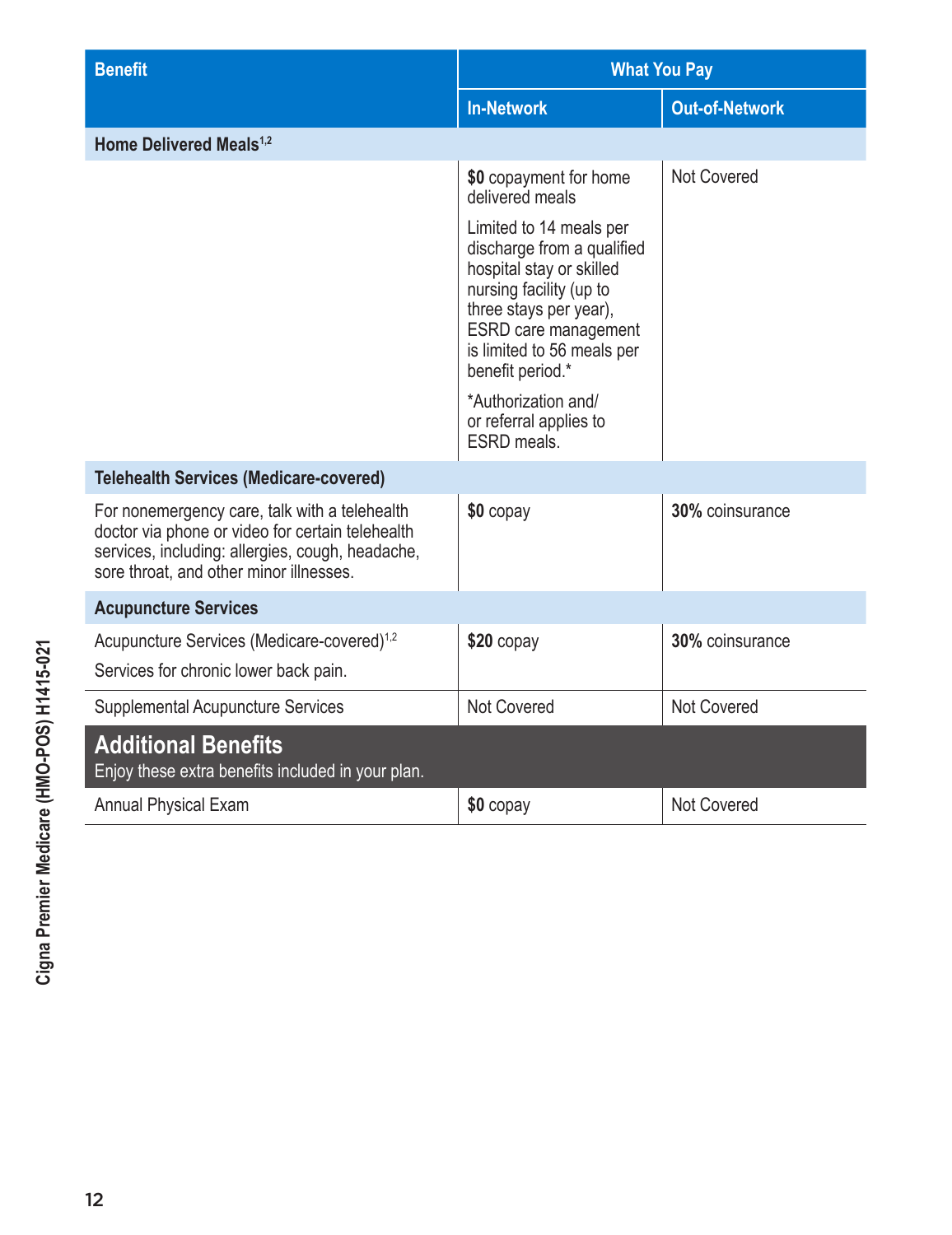# 4 | Prescription Drug Benefits

#### Medicare Part D Drugs Initial Coverage

The following charts show the cost-sharing amounts for covered drugs under this plan. After you pay your yearly Part D deductible, you pay the following until your total yearly drug costs reach \$4,430. Total yearly drug costs are the total drug costs paid by both you and our plan.

You may get your drugs at preferred or standard network retail pharmacies, or preferred mail order pharmacies. Your prescription drug copay will typically be less at a preferred network pharmacy because it has a preferred agreement with your plan.

You can get your prescription from an out-of-network pharmacy, but may pay more than you would pay at an in-network pharmacy. If you reside in a long term care facility, you would pay the standard retail cost-sharing at an in-network pharmacy.

Your costs may be different if you qualify for *Extra Help*. Your copay or coinsurance is based on the drug tier for your medication, which you can find in the plan *Comprehensive Prescription Drug List* on our website [CignaMedicare.com](www.cignamedicare.com). Or, call us and we will send you a copy of the *Comprehensive Prescription Drug List*.

|                                |               | <b>Mail Order Cost-Sharing</b> |                      |                      | <b>Retail Cost-Sharing</b> |
|--------------------------------|---------------|--------------------------------|----------------------|----------------------|----------------------------|
| Tier                           | <b>Supply</b> | <b>Preferred</b>               | <b>Standard</b>      | <b>Preferred</b>     | <b>Standard</b>            |
| Tier 1                         | $30$ -day     | \$0                            | \$9                  | \$0                  | \$9                        |
| <b>Preferred Generic Drugs</b> | 60-day        | \$0                            | \$18                 | \$0                  | \$18                       |
|                                | 90-day        | \$0                            | \$18                 | \$0                  | \$18                       |
| Tier 2                         | 30-day        | \$4                            | \$12                 | \$4                  | \$12                       |
| Generic Drugs                  | 60-day        | \$8                            | \$24                 | \$8                  | \$24                       |
|                                | 90-day        | \$0                            | \$24                 | \$8                  | \$24                       |
| Tier <sub>3</sub>              | 30-day        | \$42                           | \$47                 | \$42                 | \$47                       |
| <b>Preferred Brand Drugs</b>   | 60-day        | \$84                           | \$94                 | \$84                 | \$94                       |
|                                | 90-day        | \$126                          | \$141                | \$126                | \$141                      |
| Tier 4                         | $30$ -day     | 50%                            | 50%                  | 50%                  | 50%                        |
| Non-Preferred Drugs            | 60-day        | 50%                            | 50%                  | 50%                  | 50%                        |
|                                | 90-day        | 50%                            | 50%                  | 50%                  | 50%                        |
| Tier 5                         | 30-day        | 33%                            | 33%                  | 33%                  | 33%                        |
| <b>Specialty Drugs</b>         | 60-day        | <b>Not Available</b>           | <b>Not Available</b> | <b>Not Available</b> | <b>Not Available</b>       |
|                                | 90-day        | <b>Not Available</b>           | <b>Not Available</b> | <b>Not Available</b> | <b>Not Available</b>       |